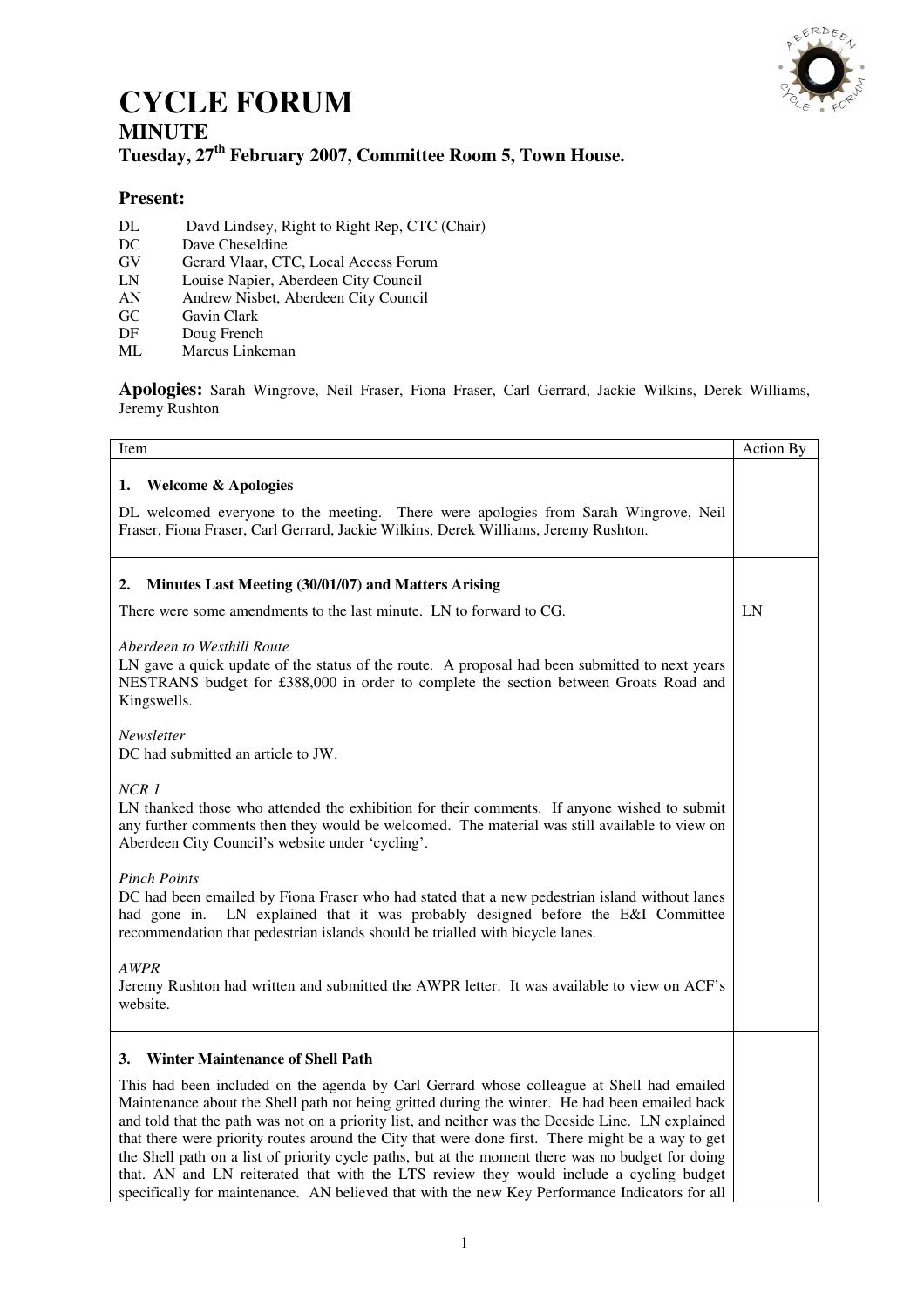| Scottish Authorities that Aberdeen City Council would be including the cycle path as part of the<br>Asset Management Plan and this would hopefully lever in extra funding for maintenance. LN<br>also explained that different departments did different routes - the Shell path was maintained by<br>Roads, the Deeside Line by Parks & Countryside. In addition she thought that the Deeside Line<br>would not be gritted, as it would then have an impact on the surrounding vegetation.                                                                                                                                                                                                                                                                                                                                                                                                                                                                                                                                                                                                                                                                                                                                                                                                       |           |
|---------------------------------------------------------------------------------------------------------------------------------------------------------------------------------------------------------------------------------------------------------------------------------------------------------------------------------------------------------------------------------------------------------------------------------------------------------------------------------------------------------------------------------------------------------------------------------------------------------------------------------------------------------------------------------------------------------------------------------------------------------------------------------------------------------------------------------------------------------------------------------------------------------------------------------------------------------------------------------------------------------------------------------------------------------------------------------------------------------------------------------------------------------------------------------------------------------------------------------------------------------------------------------------------------|-----------|
| <b>ACF Planning for May Council and Parliament Elections</b><br>4.<br>Derek Williams (DW) had emailed DL suggesting that ACF lobbied Councillors before the<br>elections. He had put forward two suggestions. The first was to write to the different parties and<br>find out what their support for cycling was. The second was a hustings. It was agreed that the<br>hustings would probably not enlist a great deal of support, and that the first option should be<br>pursed. DW to write to party leaders. DC spoke about an excellent Aberdeenshire Councillor<br>for the Lib Dems at the Regional Transport Strategy meeting (Martin Ford) and that he might be<br>helpful for future issues, even though he is Aberdeenshire Council.                                                                                                                                                                                                                                                                                                                                                                                                                                                                                                                                                     | <b>DW</b> |
| Kingswells - Bucksburn Cycle Path<br>5.<br>DW had emailed DC with this initiative which was being promoted by the Community Council<br>for Kingswells. DW was asking the Cycle Forum to support the scheme. This was agreed. LN<br>explained that this initiative had been spoken about within the Council for the past few years, but<br>that there had never been funding available for such a project. She had now put in a proposal to<br>NESTRANS for them to fund a £30,000 feasibility study in order to explore different routes and<br>recommend a final optimal route, as well as some design work on that route. She also advised<br>that the Community Council representatives were particularly focussed on a specific route, and<br>this may not be the optimum route that the Cycle Forum would necessarily support.                                                                                                                                                                                                                                                                                                                                                                                                                                                               |           |
| <b>Report from the Local Access Forum</b><br>6.<br>GV gave an update on the Local Access Forum for Aberdeen. He explained that it was a<br>statutory body that had been set up under the Land Reform Act and met four times a year. At the<br>last meeting they had looked at the Core Paths Plan which Rachel Sharp, Access Officer, had<br>drawn up before leaving the Council. The Access Forum had agreed this Plan but had also<br>indicated highly desirable improvements, such as linking Bridge of Don to Dyce, and Kingswells<br>to Milltimber.<br>GV also spoke about the Access Forum's submission on the AWPR. He was particularly<br>concerned about the proposal to merge the Deeside Line with Milltimber Brae into one bridge<br>crossing the WPR and then onto the B979. The Access Forum were proposing that the Deeside<br>Line should have its own bridge which should span both the WPR and the B979 (which would<br>have more traffic as a result of the WPR being built), so that NMU's were not mixed with traffic.<br>GV spoke about the Scottish Outdoor Access Festival from $28th$ April to $7th$ May. The Aberdeen<br>Local Access Forum were arranging a walk in Tullohill Woods on Tuesday, 1 <sup>st</sup> May, to which<br>any Cycle Forum members were welcome. |           |
| <b>AOB</b><br>7.<br>Fill That Hole website<br>GV spoke about a website that cyclists could use to get potholes filled in extremely quickly.<br>www.fillthathole.org.uk<br><b>Bike Week</b><br>DL spoke about an initiative Edinburgh had used during Bike Week last year. This comprised of<br>a Bike film Festival over two days, where there were two showings of various films at the<br>Picturehouse. He was looking at the possibility of whether Aberdeen could host a similar event,<br>and had been in contact with the Belmont, and the lady who organised the Edinburgh event to see<br>how much the films would cost to put on. Classic films such as the Tour de Frances of '96 and<br>'03 were shown for example. DL to pursue.<br>Aberdeen University Travel                                                                                                                                                                                                                                                                                                                                                                                                                                                                                                                        | DL        |
| DC and ML discussed the University and how there ought to be greater links on the campus and<br>around it. It was thought that this should be put on the agenda for next month. LN in the                                                                                                                                                                                                                                                                                                                                                                                                                                                                                                                                                                                                                                                                                                                                                                                                                                                                                                                                                                                                                                                                                                         | LN        |